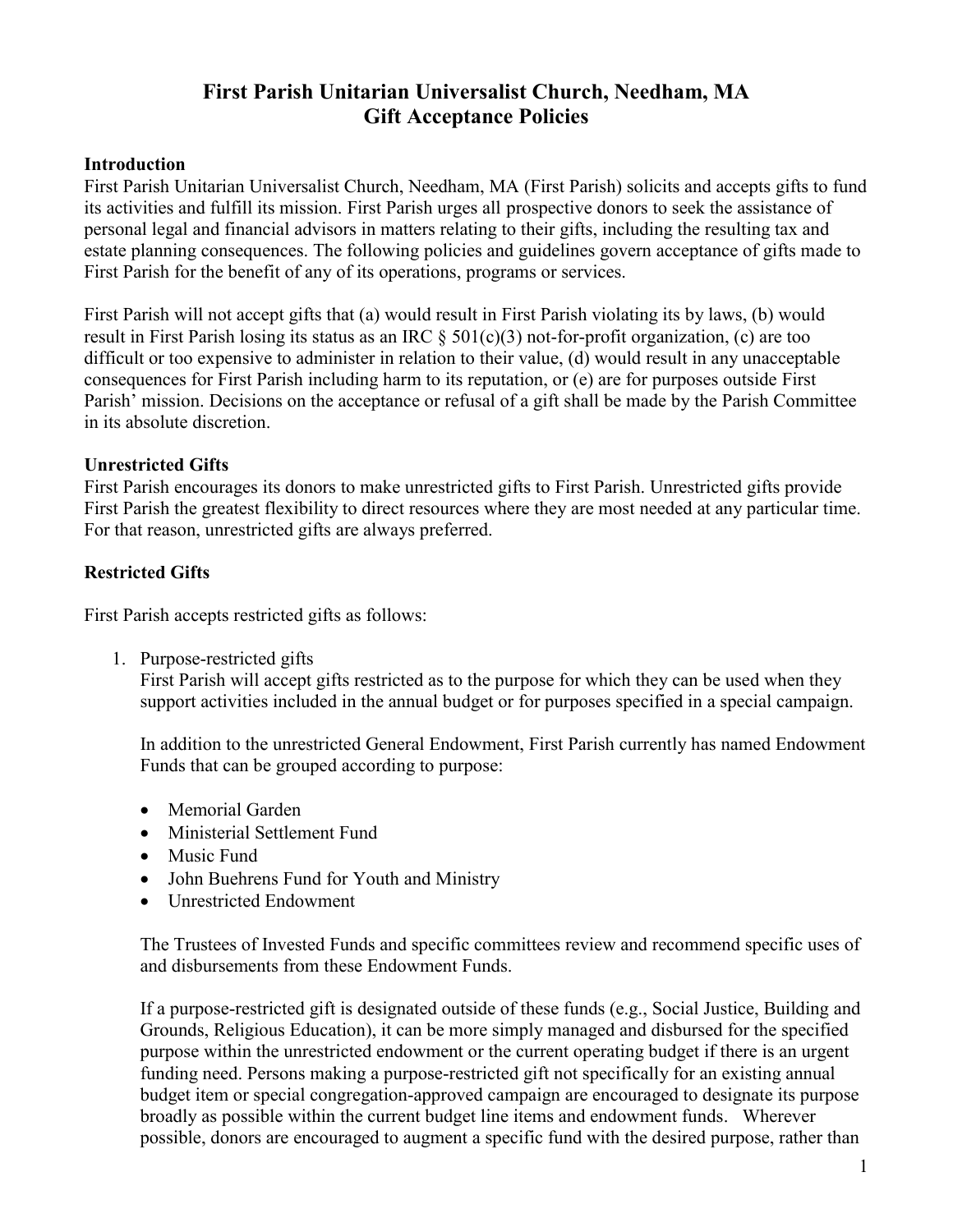creating a new set of restrictions that need to be separately managed. If restricted funds can not be used for their original purpose, First Parish shall endeavor to find a complementary use or shall reserve the right to expend the gift.

Gifts for other purposes must be reviewed and approved by Parish Committee.

2. Permanently restricted gifts

Gifts for the purpose of creating a named endowment must be at least \$500,000 or another amount as approved by the Parish Committee on an exceptional basis. Such gifts will be invested with First Parish's other endowment funds under guidance of the Trustees of Invested Funds and overseen by the Parish Committee. Amounts will be disbursed from the fund in accordance with First Parish' spending policy, which may change from time to time. As with other gifts, disbursements from the endowed fund may be unrestricted or purpose restricted. The language of "permanent restriction" used in the gift may limit the investment options, long-term yield and resulting impact on church functions. Therefore permanent-restriction language should be carefully considered.

3. Gifts to congregation-approved special campaigns

The acceptance and management of gifts to a congregation-approved special campaign (e.g., the Fourth Century Campaign for church renovation and Ministry Funds) will be accepted and managed according to the specific needs as determined by the Parish Committee in its absolute discretion. For example, they may be managed separately from the long-term endowment funds listed previously. Gifts to any such campaigns for a purpose outside the original plan must be approved by the Parish Committee.

# **Types of Gifts**

1. Gifts of Cash

Cash is acceptable in any form. Checks should be made payable to First Parish and should be delivered to the First Parish administrative office.

2. Pledges

First Parish welcomes support in the form of pledges. Pledges should extend no more than five years.

- 3. Gifts of securities
	- Marketable securities may be transferred to First Parish' brokerage account with the transferor's signature or stock power attached. Contact the Parish Administrator for specific instructions. First Parish will send the donor an acknowledgment of the gift valued on the day the securities are received.
	- Securities for which there is no active market, which include not only debt and equity positions in non-publicly traded companies but also interests in LLPs and LLCs or other ownership forms, may be accepted subject to the approval of the Parish Committee in its absolute discretion. However, gifts must be reviewed prior to acceptance to determine that: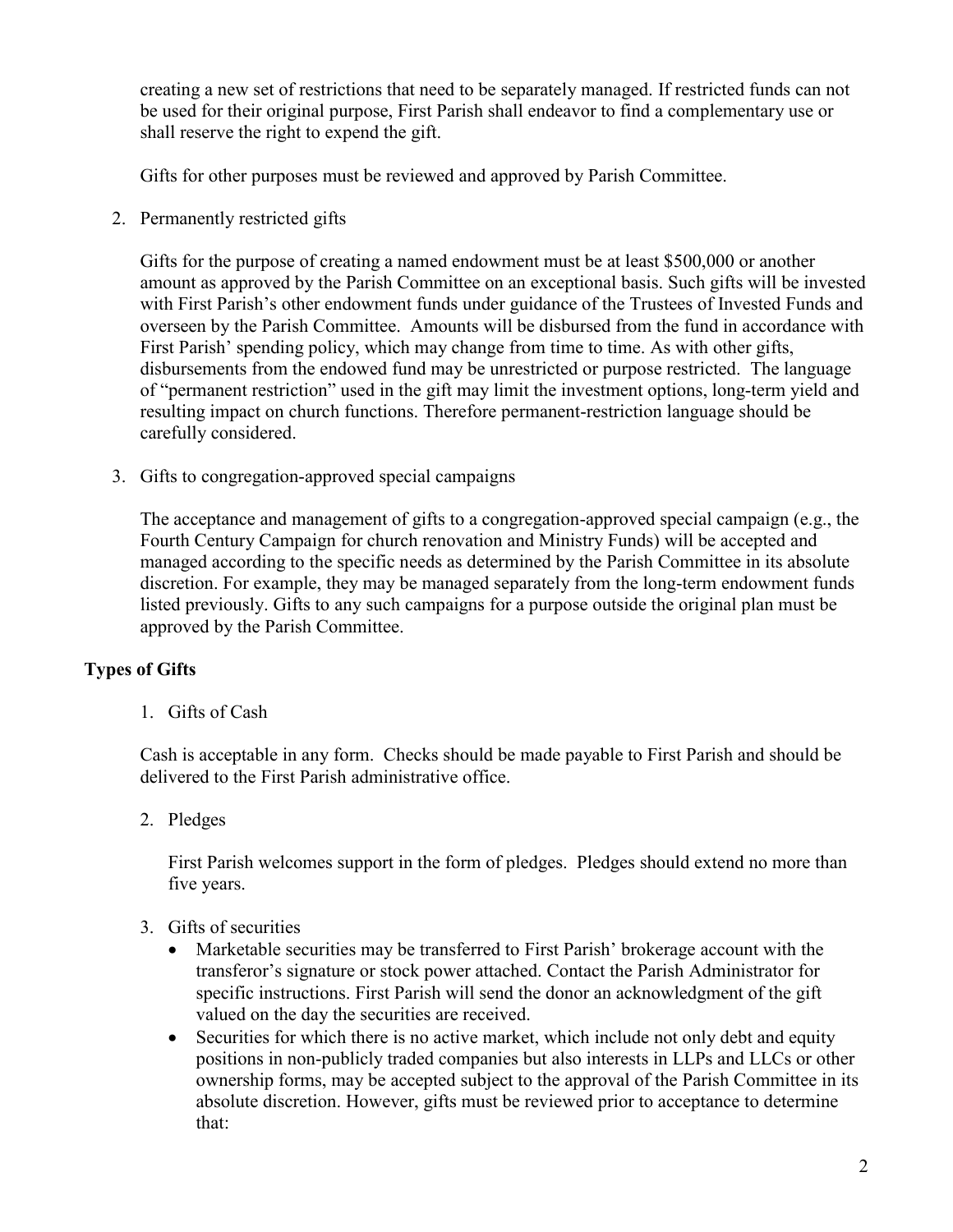- there are no restrictions on the security that would prevent First Parish from ultimately converting those assets to cash,
- the security is marketable, and
- the security will not generate any undesirable tax consequences for First Parish.

If potential problems arise on initial review of the security, further review and recommendation by an independent financial advisor or other independent professional may be sought before a final decision on acceptance of the gift is made. The Parish Committee may also engage independent legal counsel to review the advisability of accepting such gifts. The final determination on the acceptance of closely held securities shall be made by the Parish Committee in its absolute discretion. The Parish Administrator will acknowledge gifts of stock within a month of receipt.

## 4. Gifts of real estate

Gifts of real estate may include developed property, undeveloped property, or gifts subject to a prior life interest. Valuation of the gift is the responsibility of the donor unless the property is sold by First Parish within six months of the gift being accepted, in which case the sale value shall be the value of the gift. Prior to acceptance of real estate, First Parish shall require an initial review of the property to ensure that the property has no hidden or undesirable contingencies, encumbrances, or liabilities such as environmental damage or liabilities. In the event that the initial inspection reveals a potential problem, the Parish Committee shall retain an independent qualified inspection firm to conduct an appropriate audit. The cost of the audit shall be an expense of the donor. When appropriate, a title binder shall be obtained by First Parish prior to the acceptance of the real property gift. The cost of this title binder shall be an expense of the donor.

Prior to acceptance of the real property, gifts shall be approved by the Parish Committee.

Criteria for acceptance of the property shall include:

- Is the property useful for the purposes of the Congregation?
- Is the property marketable?
- Are there any restrictions, reservations, easements, or other limitations associated with the property?
- Are there carrying costs, which may include insurance, property taxes, mortgages, or notes, etc., associated with the property?
- Does the environmental audit reflect that the property is not damaged and has no environmental liabilities?
- 5. Gifts of tangible property

All other gifts of tangible personal property shall be examined in light of the following criteria:

- Does the property fulfill the mission of the Congregation?
- Is the property marketable?
- Are there any undue restrictions on the use, display, or sale of the property?